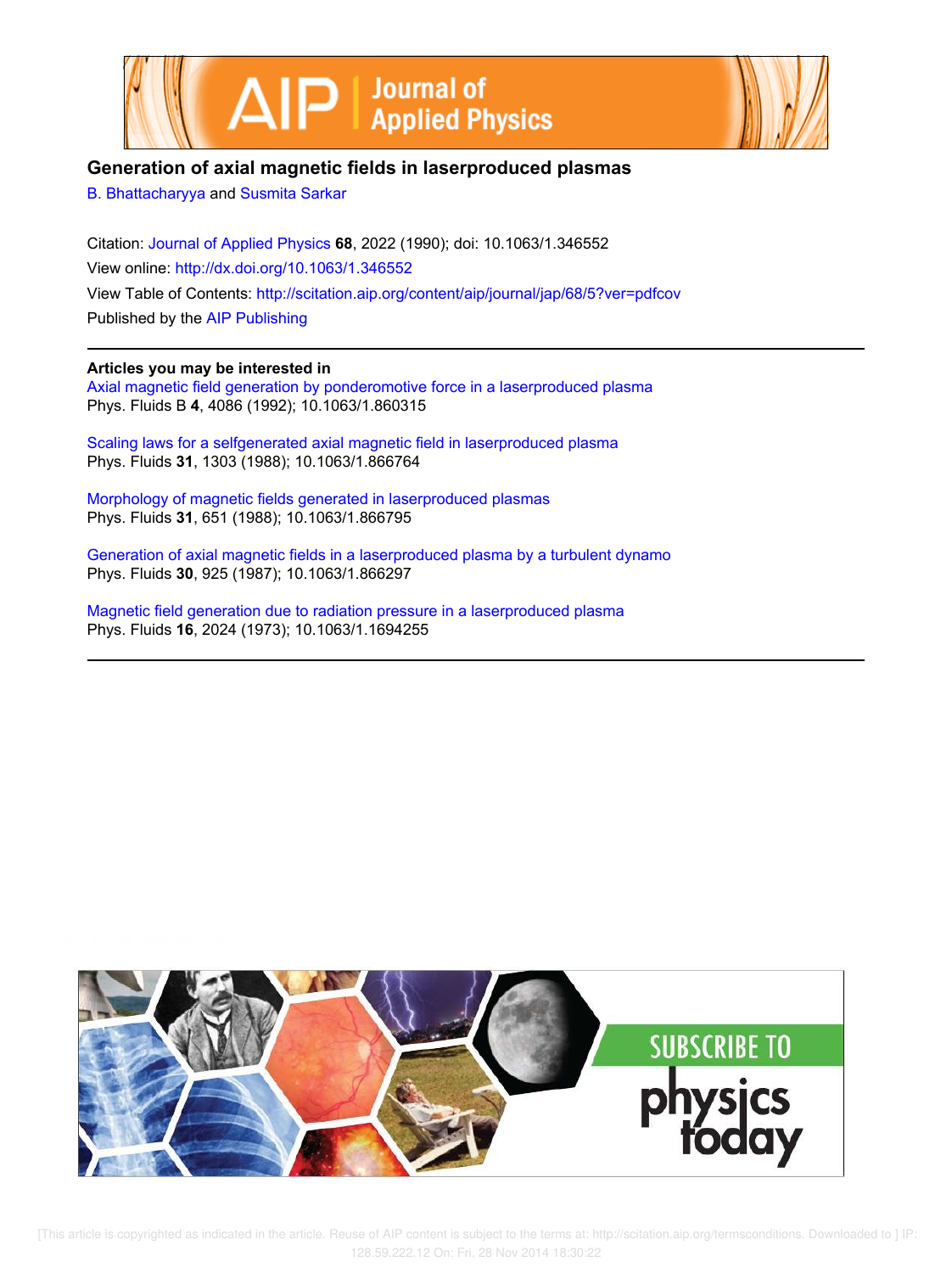# Generation of axial magnetic fields in laser-produced plasmas

B. Bhattacharyya<sup>a)</sup>

*Institute of Laser Engineering, Osaka University,* 2-6 *Yamada-aka, Suita, Osaka* 565, *Japan* 

Susmita Sarkar

*Plasma Physics Group, Department of Mathematics, Jadavpur University. Calcutta-700032, India* 

(Received 24 May 1989; accepted for publication 16 April 1990)

Axial magnetic fields earlier observed in laser-produced plasma experiments can be generated in the case of nonlinear interactions of lasers with under dense plasmas. It has been shown that for high-frequency laser [viz. Nd-glass laser having the wavelength ( $\lambda$ ) = 1.06  $\mu$ m and the power flux  $(P) = 10^{16} \text{ W/cm}^2$  a the background dc magnetic field would be important only when electron cyclotron frequency is comparable to the laser frequency.

## I. INTRODUCTION

There has been considerable interest in the spontaneous generation of magnetic fields in plasma under the action of intense electromagnetic radiations. A great variety of physical mechanisms have been proposed for the generation of such fields in megagauss range. The important mechanisms proposed until recently for creation of laser-generated toroidal magnetic fields are $<sup>1</sup>$  (i) fields due to thermoelectric ef-</sup> fects, (ii) fields due to resonance absorptions, and (iii) fields due to magnetic instabilities. Experimental evidence towards the generation of such toroidal fields have been well established.<sup>2,3</sup> Yabe *et al*.<sup>4</sup> have pointed out the mechanism of large-scale magnetic fields in laser-produced plasmas. Such fields have been evaluated from small-scale fluctuation of target surface or laser beam; and the dynamo effect of such small-scale fluctuation leads to large-scale magnetic fields which can be compared to the thermoelectric effects, But not much attention has been devoted to the mechanisms for generation of axial magnetic fields which are the fields directed along the axis of the target normal that is along the laser beam. Briand *et al.*<sup>5</sup> first pointed out the existence of selfgenerated axial magnetic fields in laser-produced plasmas through dynamo effects. They experimentally measured such fields in the megagauss range by Faraday rotation on the backscattered emission processes. Dragila" has explained the physical meaning of dynamo effect in laser-produced plasmas for the production of such fields. These fields can be generated by the action of turbulent dynamo in the presence of ion-acoustic turbulence.<sup>6</sup> Magnetic fields arising from the nonlinear response of laser produced plasmas to optical frequency fields have been studied<sup>7-9</sup> theoretically in terms of nonlinear precessional rotations and frequency shifts of high intensity elliptically polarized laser fields.

In this paper, we shall consider the mechanism which indicates that axial magnetic fields can be generated in a nonlinear medium (even if its density and temperature are not changed). This turns out to be possible if the loss of angular momentum of the system of charged particles in underdense plasmas due to radiation fields can be estimated because in the presence of electromagnetic radiations, the charged particles will gyrate in circular orbits. These gyra-

a) JSPS visiting scientist. Permanent address: Mathematics Department, University of North Bengal, Darjeeling-734430, India.

tions of charged particles of underdense plasmas give rise to the axial magnetic fields along the direction of radiation propagation. In terms of nonlinear angular momentum of charged particles for underdense plasmas, the generation of axial magnetic fields is to be studied. When the radiation fields are strong enough, these axial fields are independent of the large-scale background de magnetic field. Such generation fields are proportional to the square of the dimensionless intensity of the laser fields for all powers, and plasma densities. But if the background dc magnetic field would be such that the electron cyclotron frequency is comparable to the wave frequency, only then the said dc field would play an important role for the production of more magnetic fields in laser produced plasmas.

## II. FORMULATIONS OF THE PROBLEM

## A. Basic assumptions and field equations

Consider a uniform electron plasma in which an elliptically polarized electromagnetic wave propagates along the *z*axis and is parallel to the background dc magnetic field  $(H_0)$ . These radiation fields are strong enough so that the average electron motion becomes relativistic but the ion motion is neglected.<sup>10</sup> But the power of the radiation does not exceed the threshold power limit, so the nonlinear instabilities due to stimulated Raman scattering (SRS) driven by the strong radiation can be minimized. Also stimulated Brillouin scattering (SBS) associated with pressure variation would be insignificant through electrostriction, because the mechanism is much slower (relaxation time  $\tau = 10^{-8}$  to  $10^{-9}$  s) compared to the nonlinear electronic polarizability  $(\tau = 10^{-15} \text{ s})$ . The effects of nondispersive longitudinal oscillations propagating at sound speed are neglected because thermal velocity in plasmas is assumed to be insignificant.

Under the above assumptions, the following field equations as well as Maxwell equations are to be used to describe the interaction of electromagnetic wave with a plasma:

$$
\frac{\partial N}{\partial t} + \nabla \cdot (\mathbf{N} \mathbf{v}) = 0,\tag{1}
$$

$$
\left(\frac{\partial}{\partial t} + (\mathbf{v} \cdot \nabla)\right) \mathbf{p} = -e\mathbf{E} - e(\mathbf{v} \times \mathbf{H})/c, \tag{2}
$$

$$
\nabla \times \mathbf{E} = -\frac{1}{c} \frac{\partial \mathbf{H}}{\partial t},\tag{3}
$$

2022 J, Appl. Phys. 68 (5),1 September 1990 0021-8979/90/172022-04\$03.00 © 1990 American Institute of Physics 2022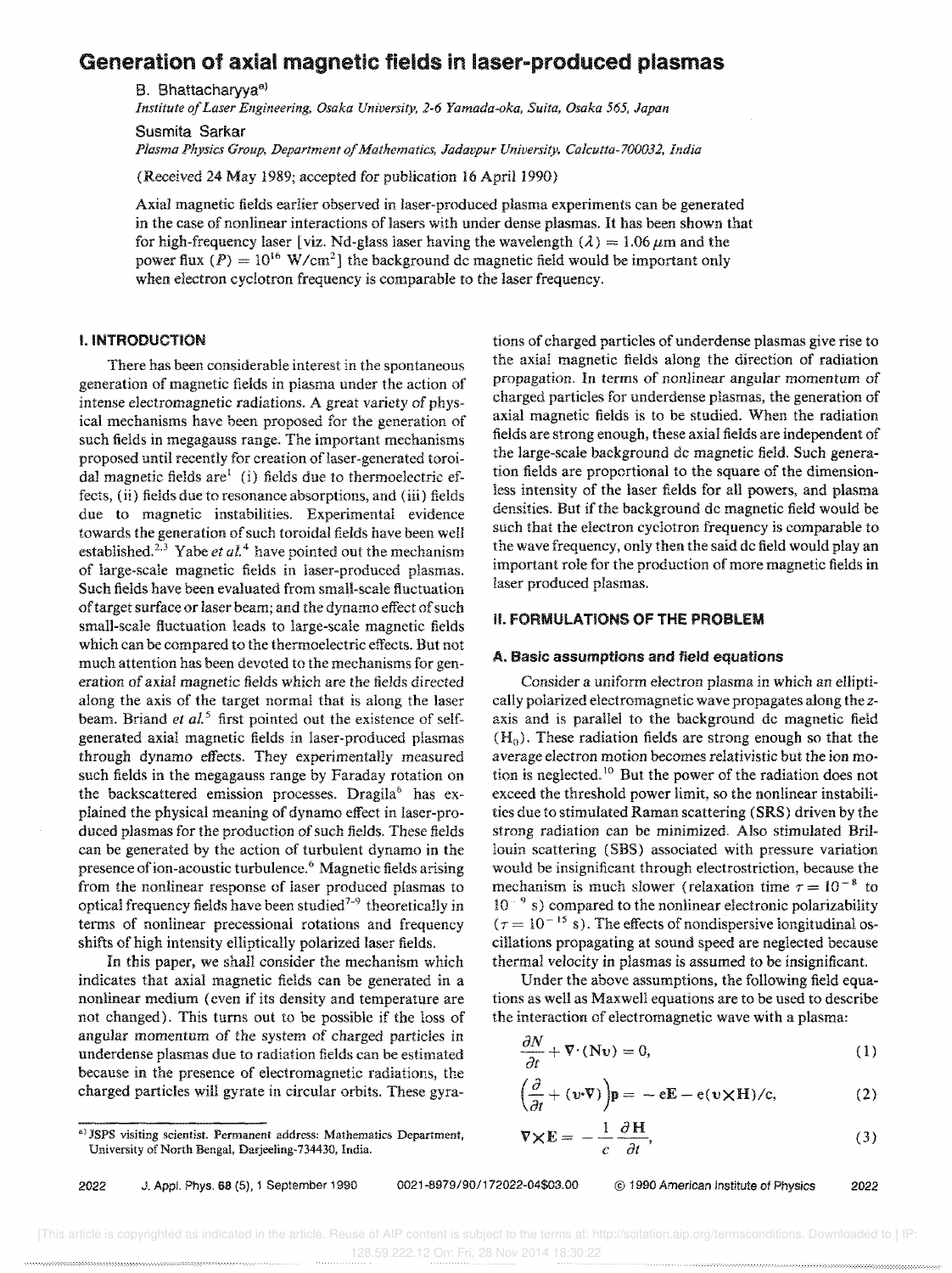$$
\nabla \times \mathbf{H} = \frac{1}{c} \frac{\partial \mathbf{E}}{\partial t} - \frac{4\pi e}{c} N \mathbf{v},\tag{4}
$$

$$
\nabla \cdot \mathbf{E} = 4\pi e (N - N_0),\tag{5}
$$

$$
\nabla \cdot \mathbf{H} = 0,\tag{6}
$$

where  $p = m\gamma v$  is the relativistic mementum and  $\gamma$  is the Lorentz factor of electrons. The other notations have their usual meanings for motion of electrons of charge *e* and mass *m.* Also conventional field variables are considered.

### B. First-and second-order field solutions

The given field equations are considered for the closed form harmonic wave solutions by successive approximation. In this scheme, the linear solution is regarded as the firstorder approximation, the corresponding field variables bear the subscript 1, and the fields in the unperturbed state bear the subscript O. Accordingly, the nonlinearly excited fields of approximations of the second and third orders bear the subscripts 2 and 3, respectively, and so on.

Let us consider the first harmonic propagating electromagnetic waves of electric fields as

$$
E_{1+} = (\alpha e^{-i\theta_R} + \beta e^{i\theta_L})/(m\omega c/e)
$$
 (7)

and

$$
E_{1-} = (\alpha e^{i\theta_R} + \beta e^{-i\theta_L})/(m\omega c/e), \qquad (8)
$$

where the subscripts  $R$  and  $L$  represent the right- and leftcircularly polarized components of electric fields  $E_{+}$ ;

 $E_{1+} = E_{1x} \pm iE_{1y}; \theta_R$  ( $=K_Rz-\omega t$ )

and  $\theta_L$  ( =  $K_L z - \omega t$ ) are, respectively, the phase values of the waves;  $i = \sqrt{-1}$ ;  $\alpha_i \beta$  ( $= e[a,b]/m\omega c$ ) the dimensionless amplitudes of the waves having frequency  $\omega$ .

Using linearized wave solutions of (7) and (8) in the field equations of  $(1)$ - $(6)$ , we have the linearized dispersion relations as

$$
n_R^2 = 1 - X/(1 - Y), \tag{9a}
$$

$$
n_L^2 = 1 - X/(1+Y),
$$
 (9b)

where

 $n_{R,L} = K_{R,L} c/\omega$ ,  $Y = \Omega/\omega$ ,  $\Omega = eH_0/mc$ .

Also the second-order secular free stationary solutions are

$$
v_{2Z} = (CS/X)\alpha \beta e^{i(\theta_R + \theta_L)} + CC,
$$
 (10a)

$$
N_2 = [N_0 S(n_R + n_L)/2X] \alpha \beta e^{i(\theta_R + \theta_L)} + \text{CC}, \quad (10b)
$$

where

$$
S = \left[ (n_R^2 - 1)n_L + (n_L^2 - 1)n_R \right] / (4 - X);
$$
  

$$
X = \omega_p^2 / \omega^2; \quad \omega_p^2 = 4\pi e^2 N_0 / m,
$$

and  $CC =$  complex conjugate.

## c. Nonlinear polarization

It is evident that the wave at the second harmonic frequency is longitudinal, and there is no power flow associated with it. Hence the propagation energy is affected by nonlinearities only in the third-order approximation.<sup>11</sup> The differential equations for  $E_+$  and  $E_-$  correct up to third order, are

2023 J. Appl. Phys., Vol. 68, No.5, 1 September 1990

$$
\begin{aligned}\n&\left[\left(\frac{\partial}{\partial t} - i\Omega\right)\left(\frac{\partial^2}{\partial t^2} - \frac{c^2\partial^2}{\partial z^2}\right) + \frac{w_p^2\partial}{\partial t}\right] E_{+} \\
&= -4\pi e N_0 \frac{\partial}{\partial t} \left[v_{2z} \frac{\partial v_{1+}}{\partial z} - \frac{ie}{mc} v_{2z} H_{1+} \\
&+ \frac{\partial}{\partial t} \frac{v_{1+}^2 v_{1-}}{2c^2} - \frac{1}{N_0} \left(\frac{\partial}{\partial t} - i\Omega\right) N_2 v_{1+}\right]\n\end{aligned} \tag{11}
$$

and

$$
\left[ \left( \frac{\partial}{\partial t} + i \Omega \right) \left( \frac{\partial^2}{\partial t^2} - \frac{c^2 \partial^2}{\partial z^2} \right) + \frac{w_p^2 \partial}{\partial t} \right] E_{-}
$$
\n
$$
= -4 \pi e N_0 \frac{\partial}{\partial t} \left[ v_{2z} \frac{\partial v_{1-}}{\partial z} + \frac{ie}{mc} v_{2z} H_{1-} + \frac{\partial}{\partial t} \frac{v_1^2}{2c^2} - \frac{v_{1+}}{N_0} \left( \frac{\partial}{\partial t} + i \Omega \right) N_2 v_{1-} \right]. \tag{12}
$$

Right-hand sides of (11) and (12) contain all nonlinear terms which are coming from Lorentz force, plasma current, relativistic electrons motion due to intense radiations, etc. Solving the nonlinear equations (11) and (12) for secular free solution and retaining only the first harmonic terms correct up to third order, we get the nonlinear flow velocity as

$$
v_{+} = -ic \left[ (\sigma_{\text{NRE}} + \sigma_{\text{RE}}) e^{i\theta_{R}} + (\delta_{\text{NRE}} + \delta_{\text{RE}}) e^{i\theta_{L}} \right],
$$
  
\n
$$
v_{-} = ic \left[ (\sigma_{\text{NRE}} + \sigma_{\text{RE}} e^{i\theta_{R}} + (\delta_{\text{NRE}} + \delta_{\text{RE}}) e^{i\theta_{L}} \right],
$$
  
\n(14)

where

$$
\sigma_{\text{NRE}} = [(P_L + Q_L)(\tau_R - 1) + \tau_R T_L] \alpha \beta^2,
$$
  
\n
$$
\sigma_{\text{RE}} = -(\tau_R - 1) U_R \alpha,
$$
  
\n
$$
\delta_{\text{NRE}} = -[(P_R + Q_R)(\tau_L - 1) + \tau_L T_R] \alpha^2 \beta,
$$

and

$$
\delta_{\rm RE} = (\tau_L + 1) U_L \beta.
$$

The subscripts NRE and RE represent the contributions of nonrelativistic and relativistic effects, respectively, for the system and other symbols are

$$
P_L = n_L (n_L^2 - 1) S / X^2, \quad P_R = n_R (n_R^2 - 1) S / X^2,
$$
  
\n
$$
Q_L = Sn_L / X, \quad Q_R = Sn_R / X,
$$
  
\n
$$
T = wz(1 + Y)(n_L^2 + 1) / X,
$$
  
\n
$$
T_R = wz(1 - Y)(n_R^2 - 1) / X,
$$
  
\n
$$
w = S(n_R + n_L) / 2x, \quad z = (1 - Y) / (1 + Y),
$$
  
\n
$$
U_R = [n_R^2 - 1) / 2X^3] [(n_R^2 - 1)^2 \alpha^2 + 2(n_L^2 - 1)^2 \beta^2],
$$
  
\n
$$
U_L = [(n_L^2 - 1) / 2X^3] [(2n_R^2 - 1)^2 \alpha^2 + 2(n_L^2 - 1)^2 \beta^2],
$$
  
\n
$$
\tau_R = X / 2n_R \delta n_R (1 - Y), \quad \tau_L = X / 2n_L \delta n_L (1 + Y),
$$
  
\n
$$
\delta n_R = (X / 2n_R) [(P_L + Q_L + T_L) \beta^2 - U_R],
$$
  
\n
$$
\delta n_L = (X / 2n_L) [(P_R + Q_R + T_R) \alpha^2 - U_L].
$$

## D. Nonlinear dispersion relation

The study of evolution of nonlinear effects, for waves of different frequencies, is possible from Eqs. (11) and (12). Solving these equations, we have the following nonlinear dispersion relations,

8. Bhattacharyya and S. Sarkar 2023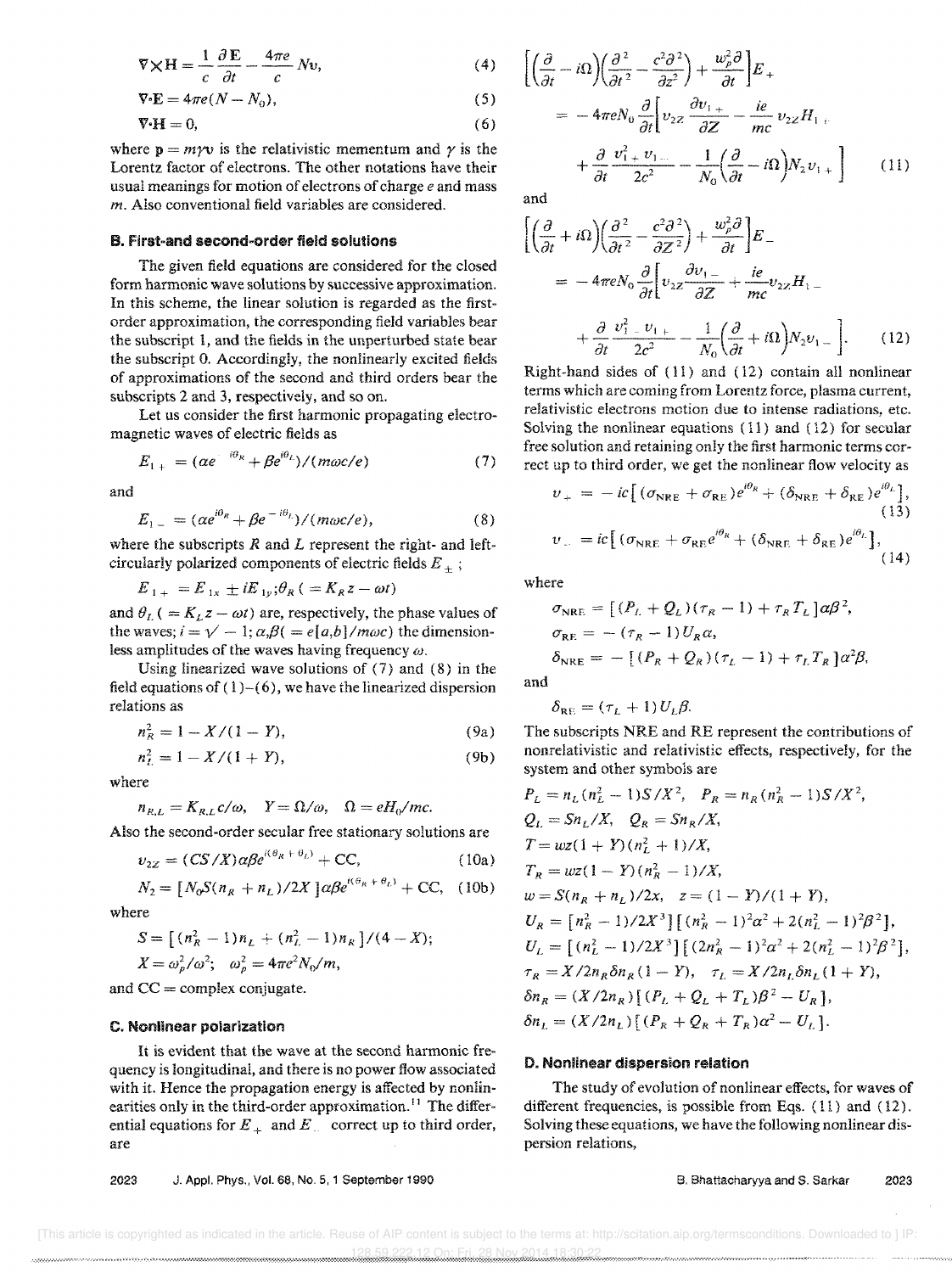$$
(nR2 - 1)(1 - Y) + X = X [PL + QL + zw)\beta2 - UR],
$$
  
(15)

$$
n_{L}^{2} - 1(1 + Y) + X
$$
  
=  $X [P_{R} + Q_{R} + z^{-1}w)\alpha^{2} - U_{L}].$  (16)

Equations (15) and (16) show that the left- and right-circularly polarized waves are coupled together by the nonlinear sources. Moreover, the general behavior of the nonlinear wave processes in the magnetized plasma can be properly understood from these relations.

#### E. Angular momentum and axial magnetic fields

The expressions of nonlinear electron current densities are  $J_+ = eN_0v_+$  and  $J_- = eN_0v_-$ . Due to flow of current densities  $J_{+}$  and flow velocities  $v_{+}$ , the displacement vector acquired due to nonlinear interactions of high-intensity fields with underdense plasmas can be evaluated as  $r_{+}$ . Hence, the nonlinear increment to the angular momentum per unit mass, average over the time period  $2\pi/\omega$ , is

$$
\langle L \rangle = \langle J_{\perp} r_{\perp} \rangle / eN_0. \tag{17}
$$

Therefore, the amount of magnetic field generated in the direction of propagation is

$$
\langle M \rangle = (4\pi e N_0/c) \langle L \rangle
$$
  
= - (4\pi \epsilon N\_0 c/\omega) [( \sigma\_{NRE} + \sigma\_{RE})^2 ]  
- (\delta\_{NRE} + \delta\_{RE})^2 ] G. (18)

#### III. MAGNETIC FIELD FOR HIGH FREQUENCY

#### A. Result for high-frequency wave

When high-frequency laser plasma interactions are to be studied, we may have  $X \ll 1$ ,  $n_R^2 \approx 1 \approx n_L^2$ ,  $Y \ll 1$ ,  $\alpha^2 \gg \beta^2$  and consequently, Eq. ( 18) can be written as

$$
\langle M \rangle = -16\pi c e N_0 \alpha^2/\omega \text{ G.}
$$
 (19)

It is evident from Eqs. (17) and (19) that the magnetic field, due to nonlinear angular momentum is axial, i.e., such a field directed along the axis of the laser beam, is proportional to the plasma densities and the square of the dimensionless intensity of laser fields. The negative sign indicates that the direction of such axial fields is opposite to the direction of propagation. Further, the above equation shows that more intense fields will be generated at the vicinity of the critical density region. In fact, the largest contribution to the nonlinear magnetization is obtained from the relativistic nonlinear corrections to the electron mass, because the nonlinear terms of nonrelativistic origin are comparatively insignificant. Moreover, the figure shows that our calculation fields at  $N = 0.3N_r$  are same as that of the experimental results of Briand *et al.*<sup>5</sup> It has also been pointed out that in the region having a density less than  $0.3$   $N_c$ , the generated magnetic fields are decreasing monotonically, whereas in the region having a density greater than  $0.3N_c$  the fields are acting reverse. Moreover, they are free from background de magnetic field  $(H_0)$ . But it should be noted that the background dc magnetic field may have some impact on those fields if the cyclotron frequeny of electron is comparable to the wave

frequency that is  $Y \approx 1$ . It could be studied in the next section.

#### B. Numerical results

We consider some realistic conditions needed to establish the feasibility of the proposed mechanism for generation of an axial magnetic field in experiments with laser produced plasmas, viz, we consider a region of underdense plasma with electron density  $N = 0.01 N_c$ , where  $N_c = 10^{21}$  is the critical density relevant to the radiation of Nd-glass laser with the wavelength  $\lambda = 1.06 \,\mu \text{m}$  and power flux  $P = 10^{16}$ W/cm<sup>2</sup> in the background magnetic field  $H_0 = 10^5$  G. Consequently, we have  $\omega = 1.78 \times 10^{15}$  s,  $\alpha^2 = 0.005$ , *X*  $= 10^{-2}$ ,  $Y = 10^{-2}$  and then

 $|\langle M \rangle| = 0.02 \times 10^6$  G.

## IV. MAGNETIC FIELD FOR NEAR RESONANT

#### A. Frequency matching for enhancement of the effects

The first harmonic fields correct up to third order have been considered in this nonlinear process of which the nonlinearly correct dispersion relations ( 15) and ( 16) are complicated; and very difficult to interpret at  $\omega = \Omega$  in view of the fact that (15) and (16) are multivalued. However, the dispersion relations (9a) and (9b), for linearized approximation, show that  $n_R$  will blow off at  $\omega = \Omega$ , i.e., *R* mode cannot propagate, whereas  $L$  mode remains unaffected. The nonlinearly correct condition of response for maximum energy absorption appears to be a problem of extremization of the sum of energies per unit volume of waves of a range of frequencies around  $\omega$  absorbed by the medium from nonlinearly evolving fields. For simplicity, near-resonant frequency-matching conditions (i.e., electron cyclotron frequency  $\Omega$  is comparable to the wave frequency  $\omega$ ) have been studied for which the nonlinear responses can be amplified. Thus,

$$
1 + \mu = Y,\tag{20}
$$

where

$$
\mu = \epsilon/\omega,
$$

 $\epsilon$  is the small frequency difference but not greater than the frequency of the radiation field.

Using (20) and the relation  $X \ll 1$  in (9a) and (9b), we have

$$
n_R = 1 + X/2\mu \tag{21a}
$$

and

$$
n_L = 1.\tag{21b}
$$

It is evident from  $(21a)$  and  $(21b)$  that both L and R modes are being allowed to propagate, and they are qualitatively similar but quantitatively they possess little difference.

Considering all the relations used in the Sec. III A and Eq. (20), Eq. (18) gives the expression of magnetization  $\langle M_{NR} \rangle$  as

$$
\langle M_{\rm NR}\rangle = -\frac{4\pi e N_c}{\omega} \frac{\alpha^2}{\mu^2} \text{ G.}
$$
 (22)

The above expression gives the same interpretation as that of ( 19) except the fact that, in the near resonant case, the mag-

2024 J, Appl. Phys., Vol. 68, No.5, 1 September 1990

B. Bhattacharyya and S. Sarkar 2024